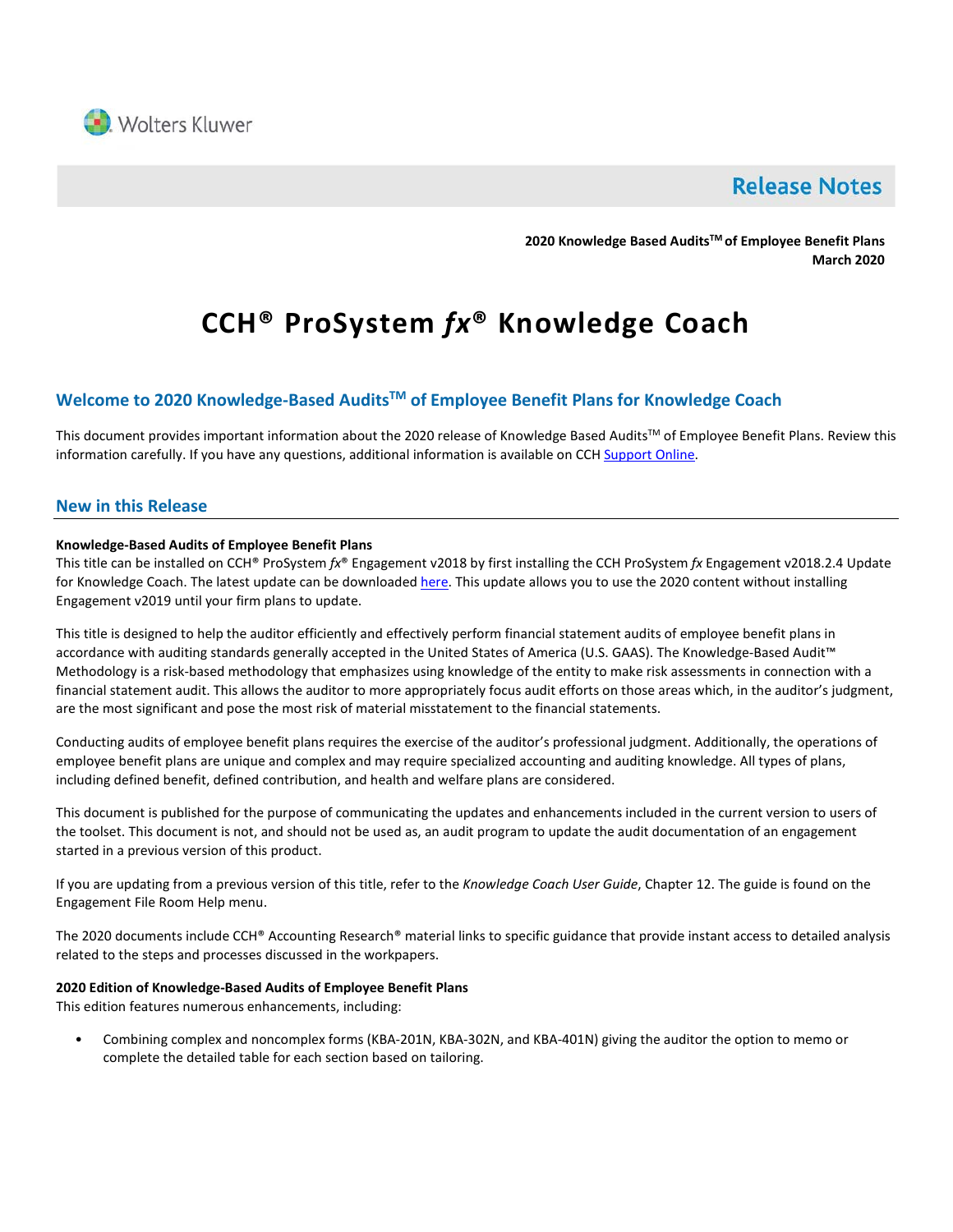**Roll Forward Note**: If you have used a noncomplex document in your prior engagement, before rolling that file forward, you must add the complex document to your engagement binder to retain the data from the noncomplex document, then remove these workpapers from the prior year binder after you have rolled the binder forward.

If your binder has already been finalized and you don't want to unfinalize the binder to insert the complex document before you roll forward from the 2019 version, you are able to make a copy of your finalized binder, insert the applicable complex documents, then roll forward the copied binder to the 2020 title version. After roll forward remember to delete the copied prior year binder from your file room. Doing this will retain the data into the 2020 combined versions.

Alternatively copy and paste the data from the prior year noncomplex document, from the prior year binder, after you roll forward into the current combined versions. The noncomplex document will roll forward as an obsolete workpaper with no data and will need to be removed after you have rolled forward your binder. You will need to refer to your prior year binder for data in the noncomplex document.

For the Update Knowledge Coach Content option, you should insert the complex version of the workpaper prior to updating; this will retain information from the now obsolete noncomplex version. We recommend publishing the noncomplex versions prior to selecting the Update Knowledge Coach Content option so you have access to the data after updating, as the noncomplex version will be obsolete.

- Streamlining Plan Information from KBA-302 Understanding the Plan and Its Environment by removing Section I. This information is available in KBA-200 Plan Information and Background.
- AUD-811 Audit Program: Changes in Service Providers; Plan Mergers or Spin-Offs; and Terminated and Partially Terminated or Frozen Plans is enhanced to be a normal audit area in AUD-100, flow to risk forms where risk assessment should be performed, and will contain a program step library.
- Adding flow of columns "Nature of Other Services" and "Firm Personnel Overseeing the Service" from KBA-101 Overall Audit Strategy to AID-201 Non Attest Services Independence Checklist.
- Adding the table "Prior Year Substantive Matters and Significant Findings" to KBA-102 Engagement Completion Document. This table is only user entry and is available if you would like to document prior year matters or findings.
- Adding the flow of question "Describe the users of the financial statements (e.g., participants, plan sponsors, DOL)" from KBA-200 Plan Information and Background to KBA-301 Worksheet for Determination of Materiality, Performance Materiality, and Thresholds for Trivial Amounts.
- Adding a new column in KBA-301 in step 4: Determination of the Threshold for Trivial Amounts so you can document the trivial amount. You must manually key in this number based on the calculation, as this new column triggers the flow of the trivial amount to the materiality tables located in other forms.
- Adding a new table to trigger flow of items identified in KBA-400 Scoping and Mapping of Significant Account Balances, Classes of Transactions, and Disclosures. All items identified in table 2 or 3 of KBA-400 flow to this new table, and then you can decide which to flow to KBA-103. This change helps remove duplication in KBA-103.
- Modifying headers and related instructions regarding compensating controls in KBA-401 Understanding Entity-Level Controls. Due to modifications, you can no longer show or hide columns in the detailed table based on internal control tailoring questions from AUD-100. Note that column 7 will be reset on roll forward due to the content changes.
- Modifying headers and adding one new column (If Controls are Not Effectively Designed and Implemented or Are Not Operating Effectively, Describe the Risks of Material Misstatement) in KBA-402 Understanding General Controls for Information Technology in the "less complex" table. This new column contains a dynamic list of risks noted in the engagement which is similar to the functioning of KBA-400 and KBA-40X series forms.
- Adding two new Potential Error Diagnostics in KBA-502 Summary of Risk Assessments that trigger when you:
	- Add a specific risk in the risk pane, but document that both Inherent Risk and Control Risk are low.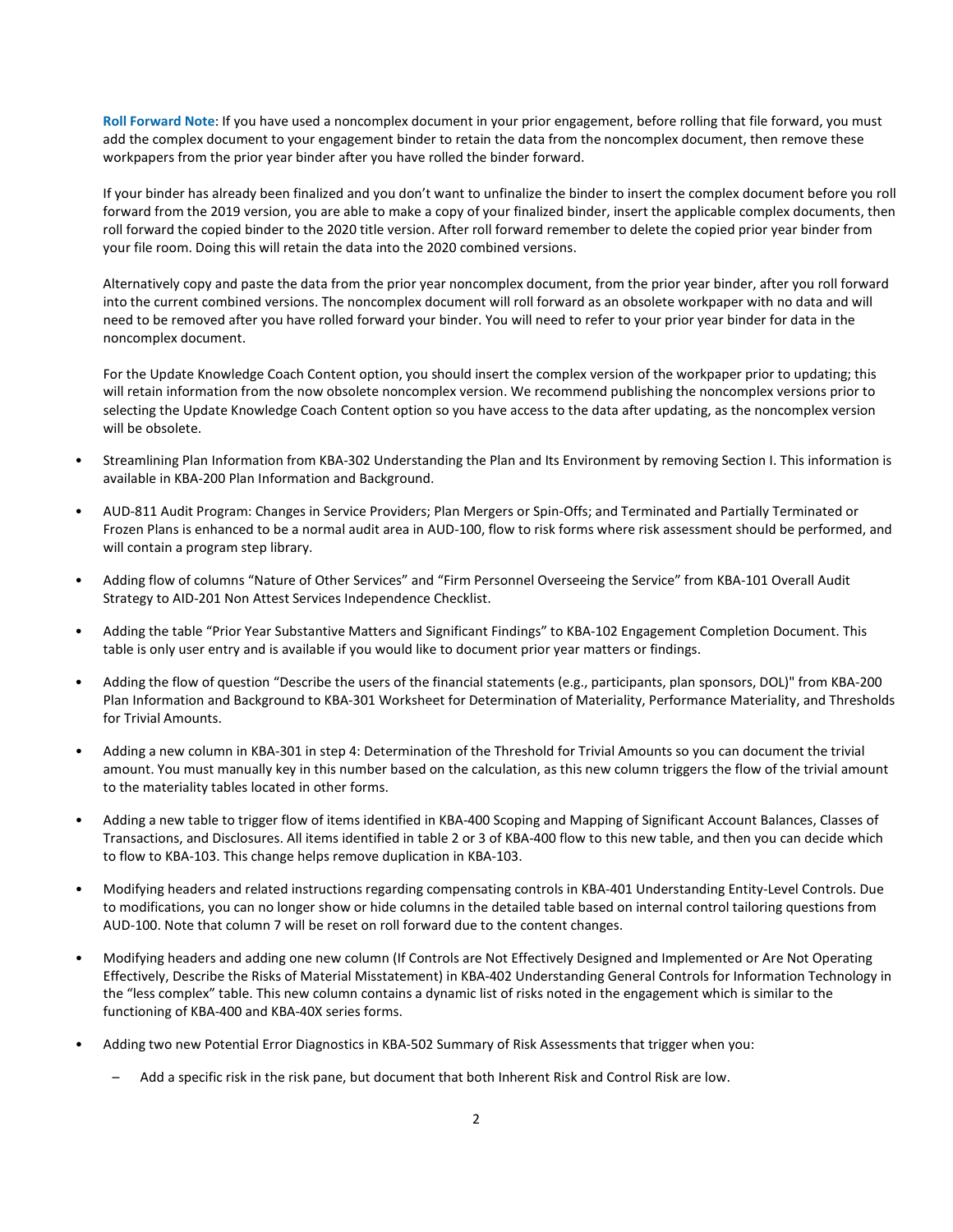- Select Combined under the Planned Audit Approach column and you haven't noted that they are performing an integrated audit and not testing internal controls overall for a particular audit area in AUD-100.
- Adding a table to KBA-902 Audit Review and Approval Checklist to document a concurring partner review, if applicable. A tailoring question has also been added to AUD-100 that will have show/hide functioning on this table.
- Rewording audit area "Journal Entries and Financial Statement Review" to "Journal Entries." The Financial Statement Review steps are no longer included in AUD-812. These steps are now included in the new AUD-909 Audit Program: Financial Statement Review form.
- Enhancing instructions and procedures throughout the toolset to improve workflow.
- Adding new tips regarding Omnibus Statement on Auditing Standards for the issuance of SAS-135.
- Adding new AUD and AID forms as follows:
	- AUD-909 Audit Program: Financial Statement Review
	- AID-846 Journal Entry Testing Worksheet
	- AID-910 Final Account Balance Analysis

[Click here](http://support.cch.com/updates/KnowledgeCoach/pdf/guides_tab/2020%20Employee%20Benefit%20Plans%20Title%20Overview%20for%20Knowledge%20Coach%20Users.pdf) for the 2020 Audits of Employee Benefit Plans Title Overview for Knowledge Coach Users.

In addition, forms and practice aids throughout have been updated to include new examples and tips, and where applicable, to take into account new literature, standards, and developments, reflected in the following current audit and accounting guidance:

- FASB Accounting Standards Codification™ as of December 31, 2019, through Accounting Standards Update No. 2019-12
- AICPA Statement on Auditing Standards (SAS) No. 134, Auditor Reporting and Amendments, Including Amendments Addressing Disclosures in the Audit of Financial Statements
- AICPA Statement on Auditing Standards (SAS) No. 135, Omnibus Statement on Auditing Standards 2019
- AICPA Statement on Auditing Standards (SAS) No. 136, Forming an Opinion and Reporting on Financial Statements of Employee Benefit Plans Subject to ERISA
- AICPA Statement on Auditing Standards (SAS) No. 137, The Auditor's Responsibilities Relating to Other Information Included in Annual Reports, which do not provide for early implementation
- AU-C 940, An Audit of Internal Control Over Financial Reporting That Is Integrated With an Audit of Financial Statements

#### **Important:**

- Save changes to workpapers before closing the workpaper or the binder to ensure data is correctly updated.
- If Microsoft® Word crashes when using Knowledge Coach, before closing the binder, use the **Save Knowledge Coach Answers** option in the binder view under the Tools menu. This step saves all data within tables.
- You can view other Knowledge Coach Best Practices on ou[r Web](https://support.cch.com/kb/solution/000034942/sw34947) site.

# **System Requirements**

This title requires the 2019 Financial Statement Base Title. The 2019 Financial Statement Base title must be installed with one of the following versions of Engagement and Knowledge Coach.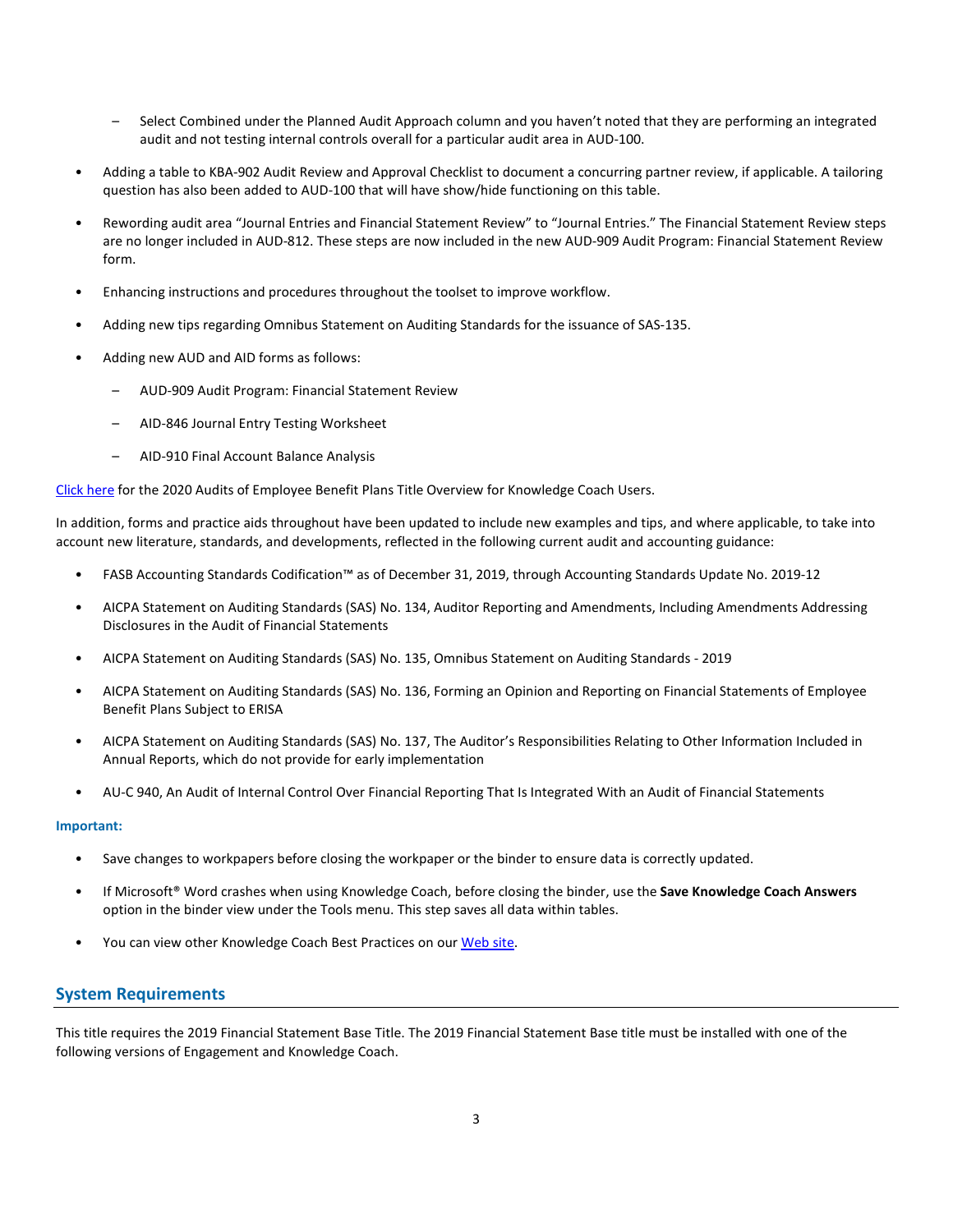- Engagement and Knowledge Coach v2018 with CCH ProSystem *fx* Engagement v2018.2.4 Update or later, available [here.](https://support.cch.com/updates/Engagement/release2018/release2018.aspx) To identify the version you are running, please go to the Help > About window in the application.
- Engagement and Knowledge Coach v2019 or newer.

If you are upgrading from Engagement v7.1 or older, please contact [Technical Support.](https://support.cch.com/contact)

A minimum of 4GB of RAM is required for optimal performance when opening and navigating Knowledge Coach workpapers.

#### **License Requirements**

This title requires the Knowledge-Based Audits of Employee Benefit Plans license. Users who do not have a license for this title cannot use Knowledge Coach functionality in workpapers.

For information on updating your licensing, see [How do I add or update CCH ProSystem fx Engagement Licenses?](https://support.cch.com/kb/solution.aspx/sw3937) on our Support Web site.

For more information on assigning licenses, see [How do I assign Engagement Licenses?](https://support.cch.com/kb/solution.aspx/sw3943) on our Support Web site.

# **Download Instructions**

If you plan to use this title on Engagement and Knowledge Coach v2018, apply the CCH ProSystem *fx* Engagement v2018.2.4 Update to all computers, including Admin and terminal servers, before installing the title. Review the update's [release notes](https://d2iceilwdglxpz.cloudfront.net/release_notes/CCH%20ProSystem%20fx%20Engagement%202018.2.4%20Release%20Notes.pdf) for more deployment information.

To download this title:

- 1. Navigate to the [Knowledge Coach Updates](http://support.cch.com/updates/KnowledgeCoach) section of the Engagement Support Web site.
- 2. Select the Knowledge Coach Series. The series are arranged by title type, then industry.
- 3. Click **Download File** next to the title you want to download.

**Note**: On some occasions the content package file (.KCP) will download with the extension changed to .ZIP. If this occurs, change the extension of the downloaded file to KCP, using all capital letters.

You must install the 2019 Financial Statement Base title before installing the 2020 Knowledge Based Audits of Employee Benefit Plans.

The Financial Statement Base title is also available on th[e Knowledge Coach Update Web](http://support.cch.com/updates/KnowledgeCoach) site.

The Knowledge Coach Content Package (KCP) download is a proprietary file that must be installed from within Engagement. Save this KCP file to a location on your local drive, and follow the Installation Instructions below.

# **Installation Instructions**

See How do I add a new CCH® ProSystem *fx*[® Knowledge Coach title to CCH® ProSystem](https://support.cch.com/kb/solution/000033707/sw30271) *fx*® Engagement? for instructions on installing a new Knowledge Coach title.

# **Using Your Knowledge Coach Content with CCH® Accounting Research Manager®**

CCH Accounting Research Manager (ARM) is the most comprehensive, up-to-date, and objective online database of financial reporting literature. It includes all authoritative and proposed accounting, auditing, and SEC literature, plus independent, expert-written interpretive guidance.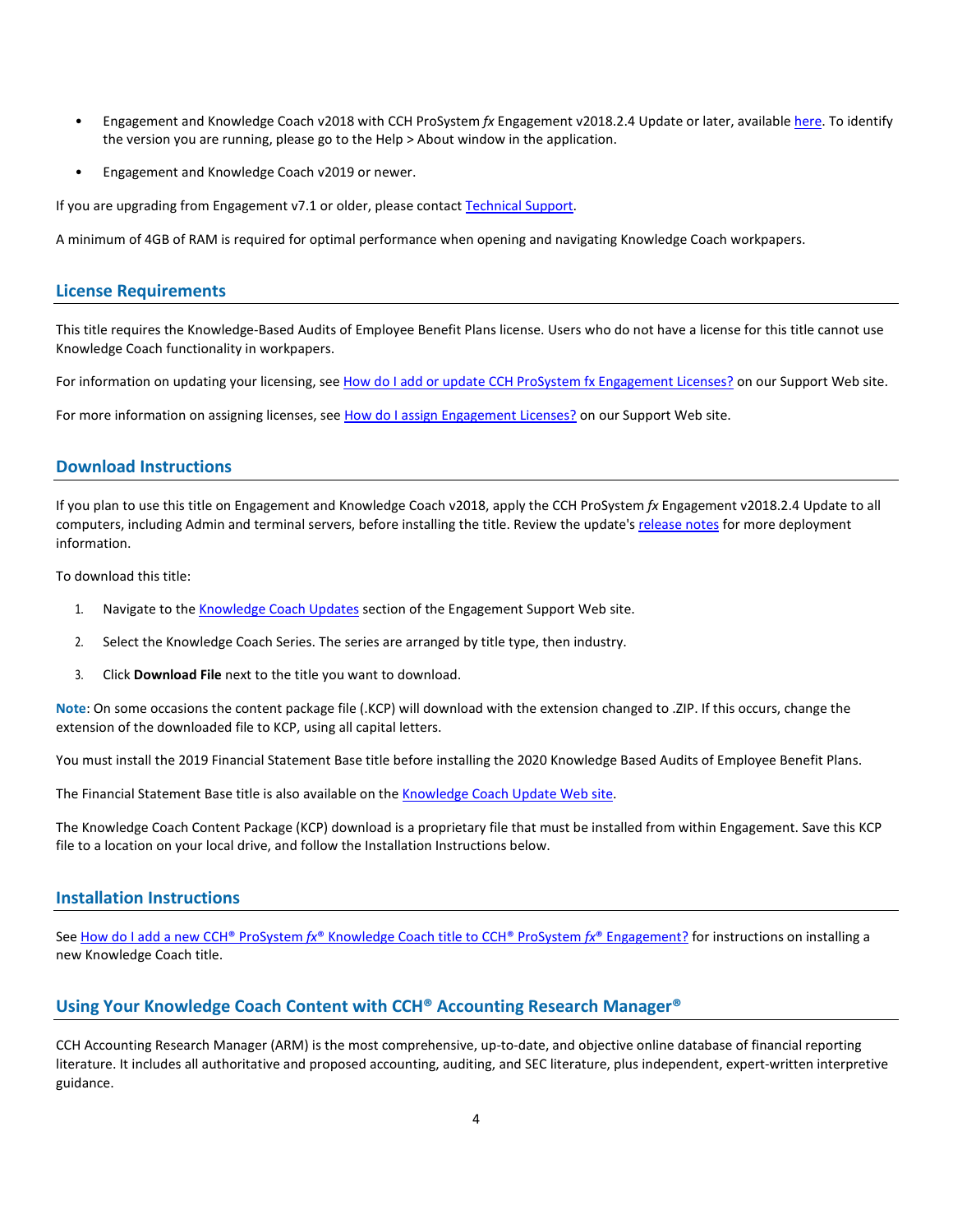Available on ARM, the Knowledge-Based Audits of Employee Benefit Plans Guide helps you comply with the most recent professional standards and guidance for the conduct of audits of Employee Benefit Plans and to integrate the use of practice aids, tools, and other resources with its guidance. This publication supplements and complements the knowledge-based documents that are available in Knowledge Coach.

If you subscribe to an ARM library that includes Employee Benefit Plans content, you can link directly to source material from Resources in Knowledge Coach documents. These links have been updated to refer to the accounting standards under the FASB Accounting Standards Codifications. Also, if you subscribe to the Knowledge-Based Audits of Employee Benefit Plans Guide on ARM, you can take advantage of references to the guide material from within the Knowledge Coach documents.

With Accounting Research Manager, you maximize the efficiency of your research time, while enhancing your results. Learn more about our content, our experts, and how you can request your free trial by visiting the [Accounting Research Manager Web](http://www.accountingresearchmanager.com/) site. You can also access the Accounting Research Manager Web site by selecting **Engagement > Binder Window > Shortcuts Bar > Guidance tab**.

# **Using Your Knowledge Coach Content**

To use your Knowledge Coach workpaper templates, do the following:

- 1. Open a binder in Engagement.
- 2. Select the workpaper tab into which you would like to insert the workpaper.
- 3. Select **New Knowledge Coach Workpaper** from the toolbar or File menu.
- 4. Select the new Knowledge Coach title with the content you would like to use. You can only select titles you have installed. The information displayed changes to reflect the workpaper organization available for the selected title.
- 5. Select the Knowledge Coach workpapers to insert into your binder and click **OK**.
- 6. In the Selected Workpaper Properties window, add a workpaper index in the Index field and make any Name modifications that are needed. You can also modify the tab location or the roll forward settings for each workpaper.
- 7. Click **OK**. The integrated Knowledge Coach workpaper is now inserted into your engagement binder.

**Note**: For more information on how to use Knowledge Coach workpapers in your binder, see the *Knowledge Coach User Guide*.

#### **Additional Information on Knowledge Coach and the KBA Methodology**

**Knowledge-Based Audit (KBA) Methodology** allows the results of one set of procedures to become the input for the next. The key components of the KBA methodology include:

- An overview that guides auditors through the methodology
- Knowledge-based audit documents, integral to risk assessment and audit processes, which contain steps and procedures required by U.S. GAAS
- Customizable audit programs that take auditors through related steps and procedures
- Practice aids to help auditors complete steps or processes outlined in the knowledge-based audit documents and audit programs
- Auditor's reports that provide a variety of sample auditor's opinions on audited financial statements
- Correspondence documents that provide sample letters to be used to comply with U.S. GAAS requirements and in other common situations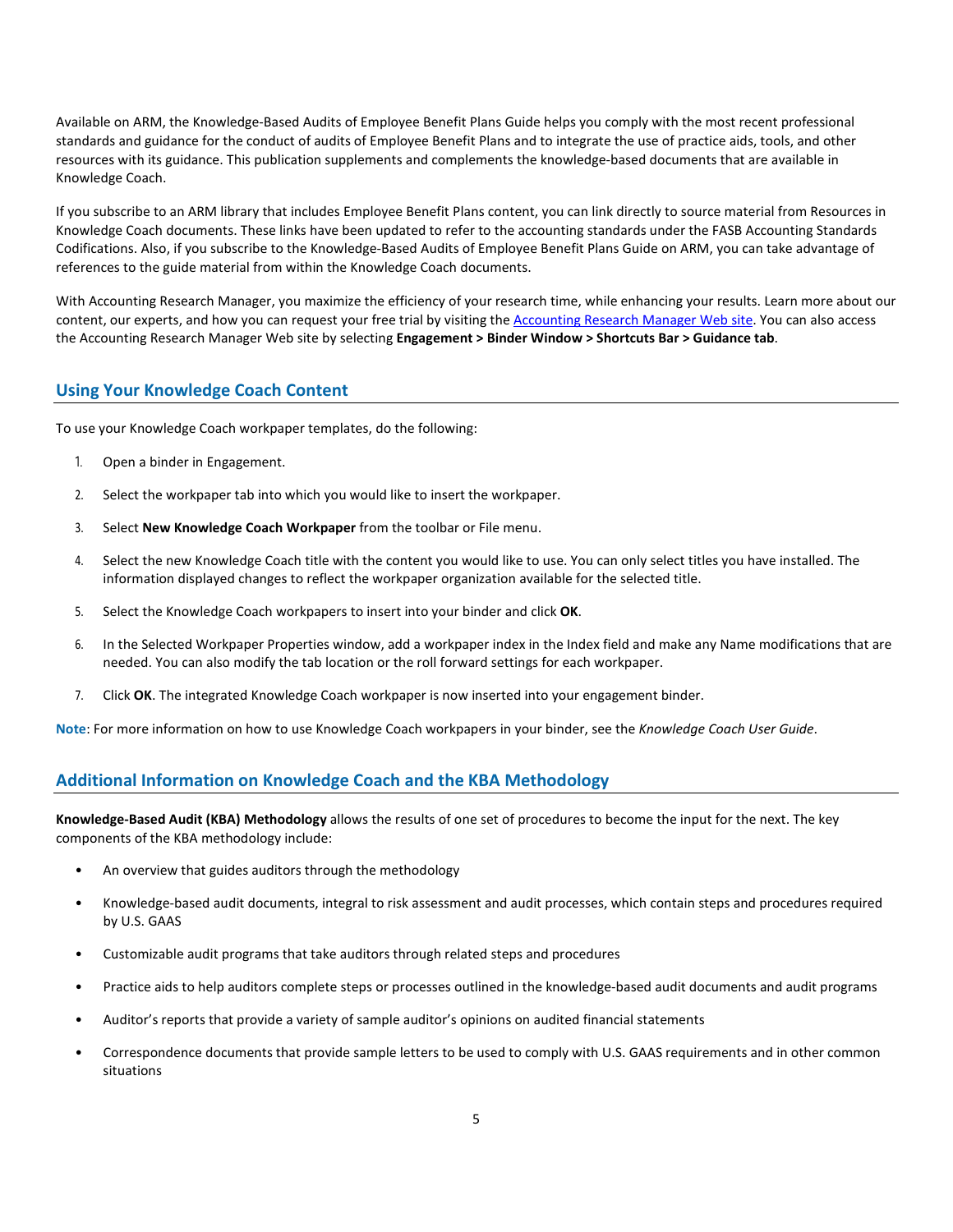- The AICPA's Auditing Standards Board's (ASB) Risk Assessment Standards The practice aids and tools in the 2020 Knowledge-Based Audits of Employee Benefit Plans are designed around the AICPA's risk assessment and clarified standards to assist auditors of employee benefit plans by:
	- Facilitating compliance with GAAS
	- Encouraging more effective audits through tailored audit programs and comprehensive practice aids
	- Helping auditors to focus on and respond to identified audit risks
	- Enhancing audit documentation

#### **CCH® ProSystem fx® Knowledge Coach**

Knowledge Coach functionality allows auditors to use the Knowledge-Based-Audit methodology more efficiently by eliminating the need for duplicate entry of the same information, tailoring audit documentation to each particular engagement, and documenting the link between risks identified and procedures performed. AUD-100 Tailoring Question is a document in Knowledge Coach that presents engagement-level questions designed to aid in tailoring the engagement documentation to fit each client. Completing the questions helps the auditor avoid duplication and unnecessary workpapers.

**Note**: Before you begin your audit, review the guidance in AUD-101 Overall Audit Program. This workpaper is your road map through a Knowledge-Based Audit methodology. Start your audit with AUD-100 Tailoring Question Workpaper and AUD-101 Overall Audit Program.

- **Risks** can be captured via the Risk Summary task pane from any Knowledge Coach workpaper by the current editor of KBA-502 Summary of Risk Assessments. This allows you to continuously assess risks during the engagement. Several workpapers prompt you to consider the presence of risks, but the Risk Summary task pane must be used to document those risks. All documented risks flow to the Risk Summary. To ensure risks show in findings tables, select the *workpaper identified in* field of the Risk pane.
- **Information Flow** helps reduce the time spent duplicating information across forms. In addition, the flow of consistent information ensures that information and updates to information are not missed between workpapers. Drill-down functionality helps the user navigate quickly to the source of the information, aiding in the review of the audit file.
- **Diagnostics** help track unresolved issues like unanswered questions, incomplete risks, program steps not linked to risks or relevant assertions, missing workpapers, and more.
- **Links to Accounting Research Manager (ARM)**, if you subscribe to an ARM library that includes audit content, link directly to source material from Resources within Knowledge Coach workpapers. These links have been updated to reference the accounting standards under the FASB Accounting Standards Codifications and the auditing standards issued by the AICPA. Also, if you subscribe to the Knowledge-Based Audits of Employee Benefit Plans Guide on ARM, you can take advantage of links to the audit guide material from within the Knowledge Coach documents.
- **Interpretive Guidance** is integrated in each Knowledge Coach template through the Tips view of each new task pane. Informational features include Practice Points, Examples, Optional Workpapers, and Resources to help auditors work more effectively and efficiently. You can also navigate from Resources in a document or the tip pane directly to ARM and industry audit guides by simply clicking the reference.

| <b>Download Description</b> | 2020 Knowledge-Based Audits of Employee Benefit Plans                                                                                                                                       |
|-----------------------------|---------------------------------------------------------------------------------------------------------------------------------------------------------------------------------------------|
| <b>Version</b>              | Engagement and Knowledge Coach v2018 with CCH ProSystem fx Engagement v2018.2.4 Update or<br>later<br>OR.<br>Engagement and Knowledge Coach v2019 or later<br>2019 Financial Statement Base |
| <b>Release Date</b>         | March 2020                                                                                                                                                                                  |